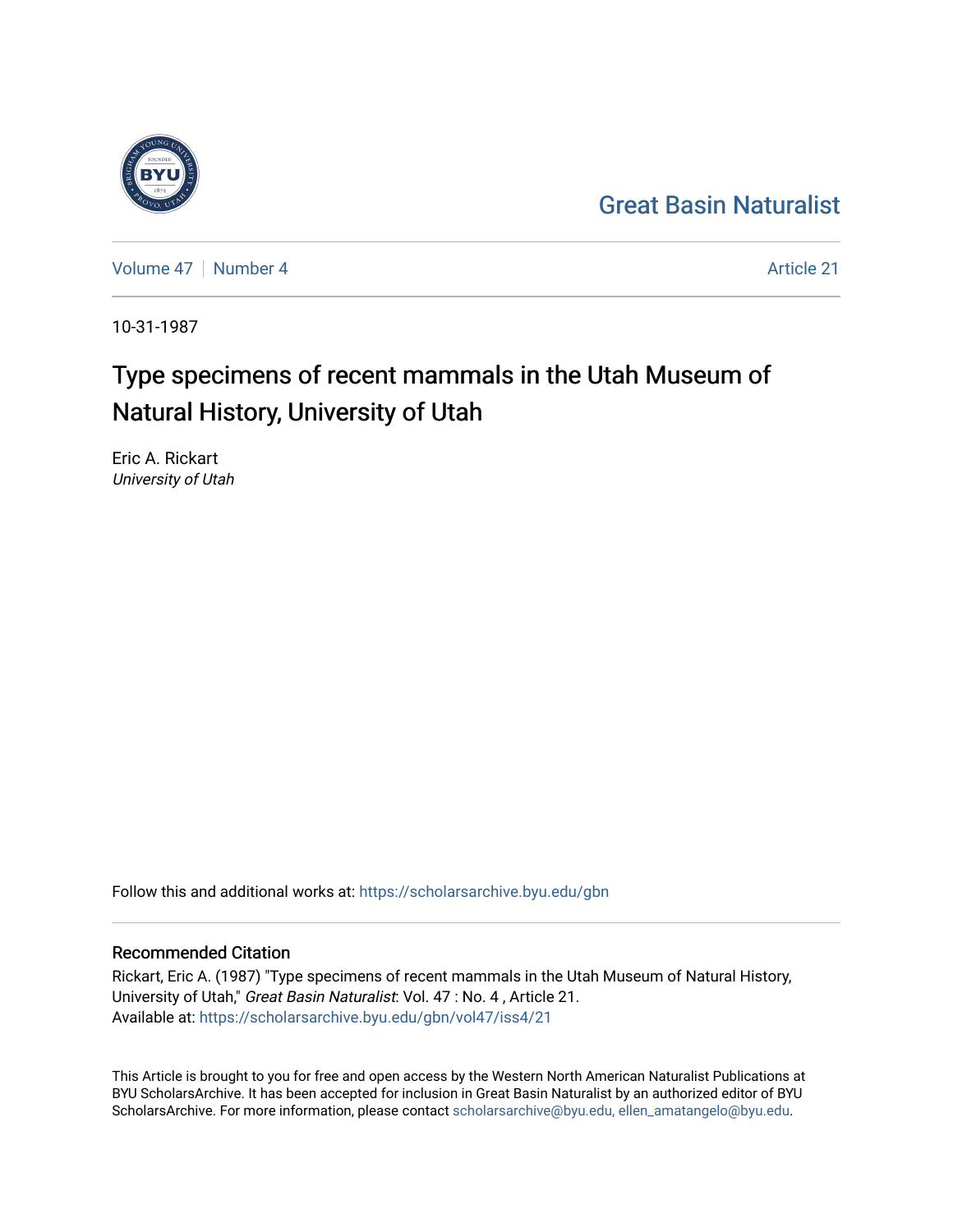# TYPE SPECIMENS OF RECENT MAMMALS IN THE UTAH MUSEUM OF NATURAL HISTORY, UNIVERSITY OF UTAH'

# Eric A. Rickart $^2$

ABSTRACT.-A detailed list of holotypes of Recent mammals housed in the Utah Museum of Natural History is presented.

The collection of Recent mammals at the Utah Museum of Natural History includes more than 28,500 cataloged specimens. Among these are 40 holotypes of Utah mammals deposited over a 25-year period. As part of a current project to renovate and computerize the entire mammal collection, this paper presents the first published list of type speci mens.

Taxa are arranged following Hall (1981). Each entry includes the name as originally proposed, followed by the original reference and date of publication. Age, sex, nature of specimen. University of Utah (UU) catalog number, type locality, date of collection, collector(s), original number, and standard external measurements follow in order. This in formation was verified against previous citations (Durrant 1952, Miller and Kellogg 1955, Hall 1981) and the original specimen labels. Changes in nomenclature or taxo nomic status, corrections of erroneous infor mation, and notes on current condition of the specimen are listed under REMARKS.

# **LAGOMORPHA**

#### Ochotonidae

Ochotona princeps barnsei Durrant & Lee, Proc. Biol. Soc. Washington 68:6, 20 May 1955. HOLOTYPE.---Adult male, skin and skull, UU 8140, from Johnson's Reservoir, <sup>15</sup> mi N Loa, 8,800 ft, Sevier Co., Utah; obtained 23 August 1952 by M. R. Lee, original number 123; measurements: 20-[?]-32-25.

Ochotona princeps lasalensis Durrant & Lee, Proc. Biol. Soc. Washington 68:4, 20 May 1955. HOLOTYPE.—Adult male, skin and 15

skull, UU 6409, from Warner Ranger Station, La Sal Mountains, 9,750 ft. Grand Co., Utah; obtained 23 June 1948 by K. R. Kelson, origi nal number 531; measurements: 178-6-30-23. Remarks —Cheek teeth loose.

Ochotona princeps wasatchensis Durrant & Lee, Proc. Biol. Soc. Washington 68:2, <sup>20</sup> May 1955. Holotype.—Adult male, skin and skull, UU 4787, from <sup>10</sup> mi above lower powerhouse, road to Cardiff Mine, Big Cotton wood Canyon, Salt Lake Co., Utah; obtained 24 June 1946 by J. Berryman, original number 1; measurements: 240-3-31-23, 158 g.

# **RODENTIA**

# Sciuridae

Citellus leucurus escalante Hansen, J. Mammal. 36:274, <sup>26</sup> May 1955. Holotype — Adult female, skin and skull, UU 9195, from <sup>2</sup> mi SE Escalante, 5,400 ft, Garfield Co., Utah; obtained 19 August 1953 by M. R. Lee, origi nal number 493; measurements: 225-59-40- 13. REMARKS.—Placed in the genus Ammospermophilus (Hall 1981). Occipital and frontal regions damaged.

Citellus leucurus notom Hansen, J. Mammal. 36:274, 26 May 1955. Holotype.—Adult male, skin and skull, UU 9919, from Notom, Wayne Co., Utah; obtained 2 July 1936 by D. E. Beck, original number 5288N; measurements: 215-68-41-[?]. Remarks.—Placed in the genus Ammospermophilus (Hall 1981). Right mandible incomplete, left zygomatic arch broken.

Citellus variegatus robustus Durrant & Hansen, Proc. Biol. Soc. Washington 67:264, <sup>15</sup> November 1954. Holotype.—Adult

<sup>&#</sup>x27;UMNH Contribution No. 87-4.

<sup>&</sup>lt;sup>2</sup>Utah Museum of Natural History, University of Utah, Salt Lake City, Utah 84112.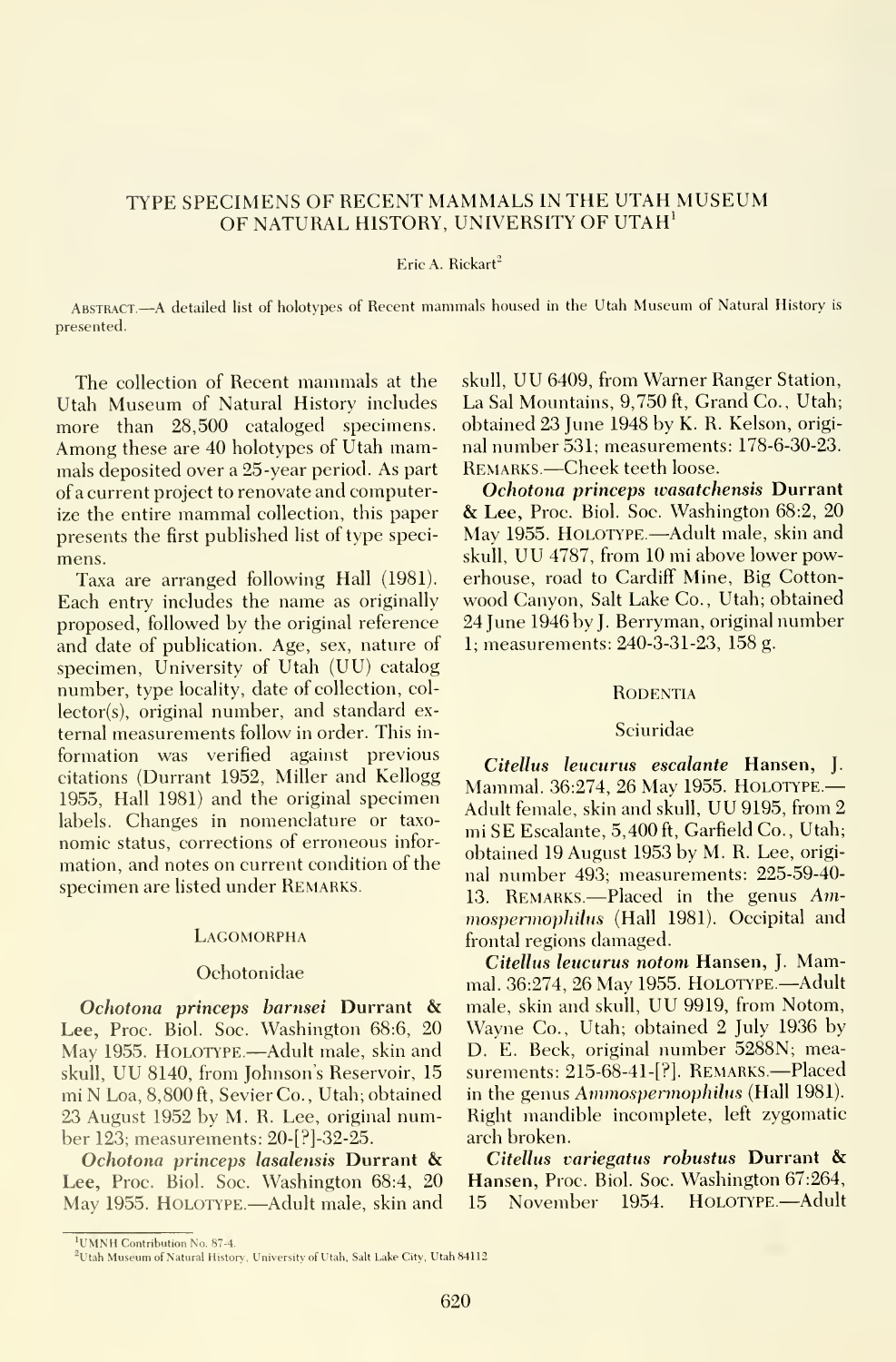female, skin and skull, UU 7668, from Pass Creek, Deep Creek Mountains, 8,000 ft, Juab Co., Utah; obtained 5 June 1950 by R. M. Hansen, original number 188; measurements: 556-211-64-27. Remarks—Placed under the name Spermophilus (Hall 1981).

Sciurus aberti navajo Durrant & Kelson, Proc. Biol. Soc. Washington 60:79, 2 July 1947. HOLOTYPE.—Adult male, skin and skull, UU 4775, from <sup>1</sup> mi E Kigalia Ranger Station, <sup>30</sup> mi W Blanding, Natural Bridges National Monument Road, 8,000 ft, San Juan Co., Utah; obtained 10 September 1946 by G. F. Edmunds and I. B. McNulty, original number 2452 of S. D. Durrant; measurements: 486-220-74-31. REMARKS.-Considered a synonym of S. a. aberti (Hoffmeister and Diersing, J. Mammal. 59:408, 30 May 1978).

Tamiasciurus fremonti dixiensis Hardy, Proc. Biol. Soc. Washington 55:87, 25 June 1942. HOLOTYPE.—Adult male, skin and skull, UU 4374, from near Further Water, Dixie National Forest, Pine Valley Mountains, ca 9,500 ft, Washington Co., Utah; obtained 23 August 1941 by O. Hall and R. Hardy, original number 2223 of Hardy; measurements: 339-131-53-28. REMARKS.--Arranged as T. hudsonicus dixiensis (Hardy, Proc. Biol. Soc. Washington 63:13, 26 April 1950).

Glaucomys sabrinus murinauralis Musser, Proc. Biol. Soc. Washington 74:120, 11 August 1961. HOLOTYPE.—Adult male, skin, byS.D.Du<br>skull, and postcranial skeleton. UU 15652. surements: skull, and postcranial skeleton, UU 15652, from Timid Springs (SW 1/4, NE 1/4, Sec 7, T29S, R4W), <sup>1</sup> mi N Big Flat Guard Station, Tushar Mountains, 10,300 ft, Beaver Co., Utah; obtained 15 August 1960 by G. G. Musser, original number 1232; measurements: 329-155-42-30, 126 g.

# Geomyidae

Thomomys talpoides durranti Kelson, Proc. Biol. Soc. Washington 62:143, 23 August 1949. HOLOTYPE. —Adult female, skin and skull, UU 5603, from Johnson Creek, <sup>14</sup> mi N Blanding, 7,500 ft, San Juan Co., Utah; obtained 20 May 1947 by K. R. Kelson, origi nal number 201; measurements: 215-64-28-8.

Thomomys talpoides oquirrhensis Durrant, Bull. Univ. Utah 30(5):3, 24 October 1939. HOLOTYPE.—Adult male, skin and skull, UU 2605, from Settlement Creek,

Oquirrh Mountains, 6,500 ft, Tooele Co., Utah; obtained 11 June 1938 by S. D. Durrant, original number 1461; measurements: 203-55-28-6.

Thomomys talpoides wasatchensis Durrant, Publ. Mus. Nat. Hist., Univ. Kansas 1:8, 15 August 1946. HOLOTYPE.-- Adult male, skin and skull, UU 1604, from Midway, 5,500 ft, Wasatch Co., Utah; obtained <sup>1</sup> September 1936 by S. D. Durrant, original number 1049; measurements: 233-75-31-8.

Thomomys bottae bonnevillei Durrant, Publ. Mus. Nat. Hist., Univ. Kansas 1:41, 15 August 1946. HOLOTYPE.-Adult male, skin and skull, UU 3576, from Fish Springs, 4,400 ft, Juab Co., Utah; obtained 8 June 1940 by S. D. Durrant, original number 1955; mea-221-62-30-6. REMARKS.-Arranged as T. umbrinus bonnevillei (Hall 1981).

Thomomys bottae contractus Durrant, Publ. Mus. Nat. Hist., Univ. Kansas 1:50, 15 August 1946. Holotype.—Adult male, skin and skull, UU 1851, from Scipio, 5,315 ft, Millard Co., Utah; obtained 17 September 1936 by S. D. Durrant, original number 1125; measurements: 255-85-33-8. Remarks.—Ar ranged as T. umbrinus contractus (Hall 1981).

Thomomys bottae convexus Durrant, Proc. Biol. Soc. Washington 52:159, 11 October 1939. Holotype.—Adult male, skin and skull, UU 2482, from E side Clear Lake, 4,600 ft, Millard Co., Utah; obtained 20 May 1938 by S. D. Durrant, original number 1401; mea-206-58-27-4. REMARKS.-Arranged as T. umbrinus convexus (Hall 1981). Cheek teeth loose.

Thomomys bottae nesophilus Durrant, Bull. Univ. Utah 27(2):2, 3 October 1936. Holotype.—Adult male, skin and skull, UU 1136, from Antelope Island, Great Salt Lake, Davis Co. , Utah; obtained 20 April 1935 by S. D. Durrant, original number 761; measurements: 222-60-32-6. REMARKS.—Arranged as T. umbrinus nesophilus (Hall 1981). Left coronoid process broken.

Thomomys bottae powelli Durrant, Proc. Biol. Soc. Washington 68:79, 3 August 1955. UU 7955, from Hall Ranch, Salt Gulch, 8 mi W Boulder, 6,000 ft, Garfield Co., Utah; obtained 7 August 1951 by S. D. Durrant, origi nal number 2578; measurements: 232-65-32- 5. REMARKS.—Arranged as T. umbrinus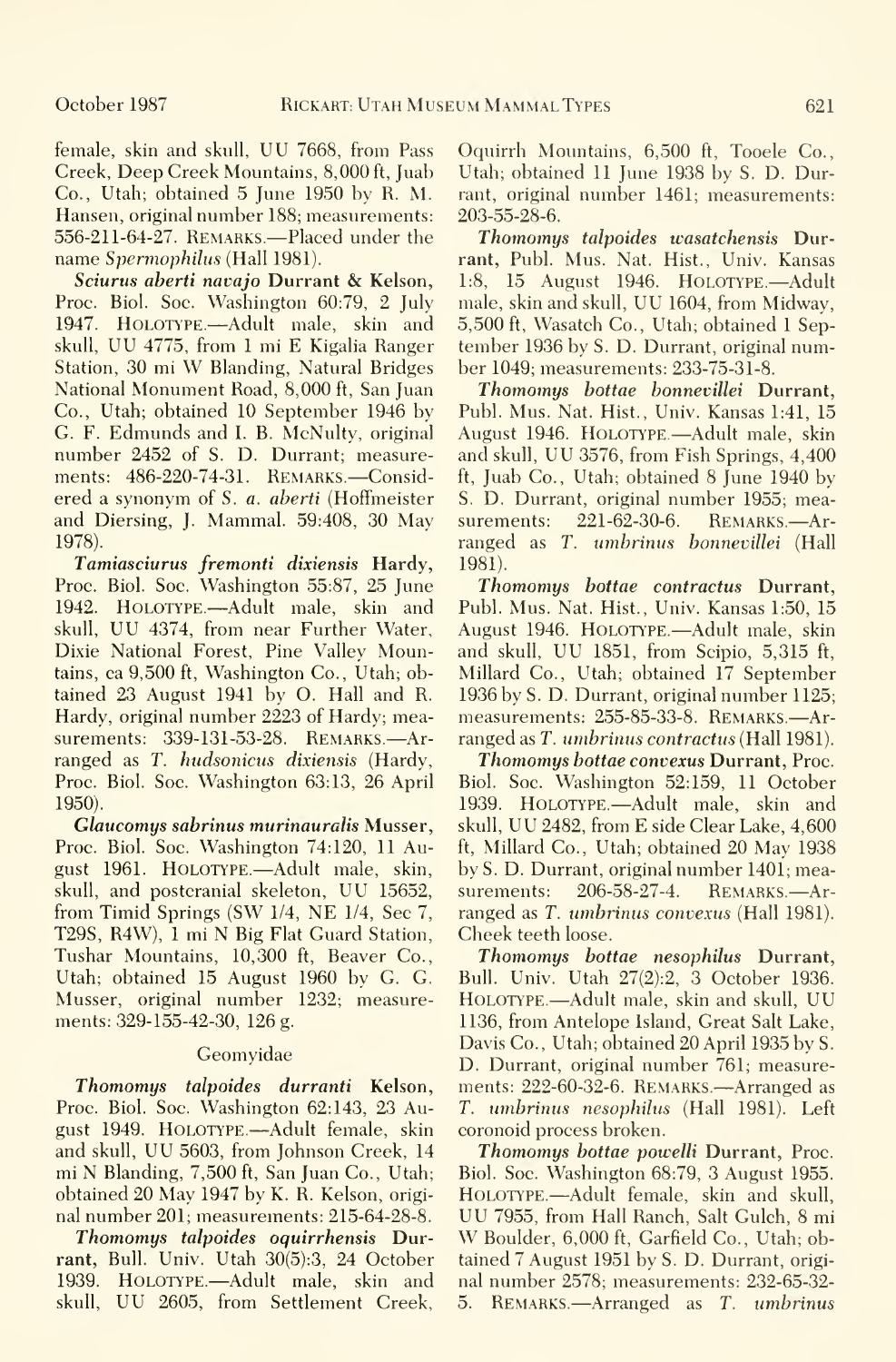powelli (Hall 1981).

Thomomys bottae robustus Durrant, Publ. Mus. Nat. Hist., Univ. Kansas 1:30, 15 August 1946. HOLOTYPE.—Adult male, skin and skull, UU 2726, from Orr's Ranch, Skull Valley, 4,300 ft, Tooele Co., Utah; obtained 19 June 1938 by S. D. Durrant, original number HOLOTYPE.—Adult female, skin and skull, 1583: measurements: 226-65-31-5. RE- UU 3525, from 18 mi SW Orr's Ranch, 4,400 1583; measurements: 226-65-31-5. RE- $MARKS$ . Arranged as T. umbrinus robustus (Hall 1981).

Thomomys bottae sevieri Durrant, Publ. Mus. Nat. Hist., Univ. Kansas 1:45, 15 August 1946. HOLOTYPE.—Adult female, skin and skull, UU 2530, from Swasey Spring, House Mountains, 6,500 ft, Millard Co., Utah; obtained 16 May 1938 by S. D. Durrant, original number 1380; measurements:  $200-58-28-4$ . REMARKS.—Arranged as T.  $um$ brinus sevieri (Hall 1981). Cheek teeth loose.

Thomomys bottae stansburyi Durrant, Publ. Mus. Nat. Hist., Univ. Kansas 1:36, 15 August 1946. HoLOTYPE.—Adult female, skin and skull, UU 2045, from South Willow Creek, Stansburv Mountains, 7,500 ft, Tooele Co., Utah; obtained 2 July 1937 by O. S. Walsh and S. D. Durrant, original number 1257 of Durrant; measurements: 209-49-28-5. REMARKS.—Arranged as T. umbrinus stans $buriii$  (Hall 1981).

Thomomys bottae tivius Durrant, Bull. Univ. Utah 28(4):5, 18 August 1937. HOLO-TYPE. —Adult female, skin and skull, UU 1827, from Oak Creek Canyon, 6 mi E Oak City, 6,000 ft, Millard Co., Utah; obtained 14 September 1936 by S. D. Durrant, original number 1100; measurements: 215-69-30-6. Remarks.—Arranged as T. umbrinus tivius (Hall 1981).

Thomomys bottae wahwahensis Durrant, Bull. Univ. Utah 28(4):3, 18 August 1937. HoLOTYPE.—Adult male, skin and skull, UU 1750, from Wah Wah Springs, <sup>30</sup> mi W Milford, 6,500 ft, Beaver Co., Utah; obtained 22 July 1936 by S. D. Durrant, original number 989; measurements: 220-63-29-5. Remarks.—Arranged as T. umbrinus wahwahensis (Hall 1981). Right coronoid process broken.

# Heteromyidae

Perognathus parvus bullatus Durrant & Lee, Proc. Biol. Soc. Washington 69:183, 31 December 1956. HOLOTYPE.—Adult male, skin and skull, UU 8771, from Ekker's Ranch,

Robbers Roost, 25 mi (airline) E Hanksville, 6,000 ft, Wayne Co., Utah; obtained 18 May 1951 by J. Bushman, original number 54; measurements: 160-85-22-8.

Microdipodops megacephalus leucotis Hall & Durrant, Murrelet 22:6, <sup>30</sup> April 1941. HOLOTYPE.—Adult female, skin and skull, ft, Tooele Co., Utah; obtained 6 June 1940 by S. D. Durrant, original number 1904; measurements: 142-75-24-9. REMARKS.-Bullae broken.

Dipodomys ordii celeripes Durrant & Hall, Mammalia 3:10, March 1939. Holotype.— Adult male, skin and skull, UU 1956, from Trout Creek, 4,600 ft, Juab Co., Utah; obtained 5 May 1937 by S. D. Durrant, original number 1168; measurements: 225-126-41-13. Remarks —Left bulla broken.

Dipodomys ordii cinderensis Hardy, Proc. Biol. Soc. Washington 57:53, 31 October 1944. Holotype.—Adult male, skin and skull, UU 4611, from sandy soil immediately north of the northern of two large cinder cones, Diamond Valley, <sup>10</sup> mi N St. George, Washington Co., Utah; obtained 13 February 1944 by R. Hardy, original number 2690; measurements: 232-124-38-14.

Dipodomys ordii pallidas Durrant & Setzer. Bull. Univ. Utah35(26):24, 30 June 1945. Holotype.—Adult male, skin and skull, UU 3526, from Old Lincoln Highwav, <sup>18</sup> mi SW Orr's Ranch, Skull Valley, 4,400 ft, Tooele Co., Utah; obtained 6 June 1940 by S. D. Durrant, original number 1905; measurements: 240-138-40-14. Remarks.—Left bulla broken.

Dipodomys ordii panguitchensis Hardy, Proc. Biol. Soc. Washington 55:90, 25 June 1942. Holotype,—Adult male, skin and skull, UU 4375, from <sup>1</sup>mi <sup>S</sup> Panguitch, 6,666 ft, Garfield Co., Utah; obtained 31 August 1940 by R. Hardy, original number 2151; measurements: 257-145-41-14.

Dipodomys ordii sanrafaeli Durrant & Setzer. Bull. Univ. Utah35(26):26, 30 June 1945. Holotype.—Adult female, skin and skull, UU 4612, from 1.5 mi <sup>N</sup> Price, 5,567 ft. Car bon Co., Utah; obtained 5 June 1940 by R. Hardy and H. Higgins, original number 1901 of Hardy; measurements: 249-138-42-16.

Dipodomys microps woodburyi Hardy, Proc. Biol. Soc. Washington 55:89, 25 June 1942. Holotype.—Adult male, skin and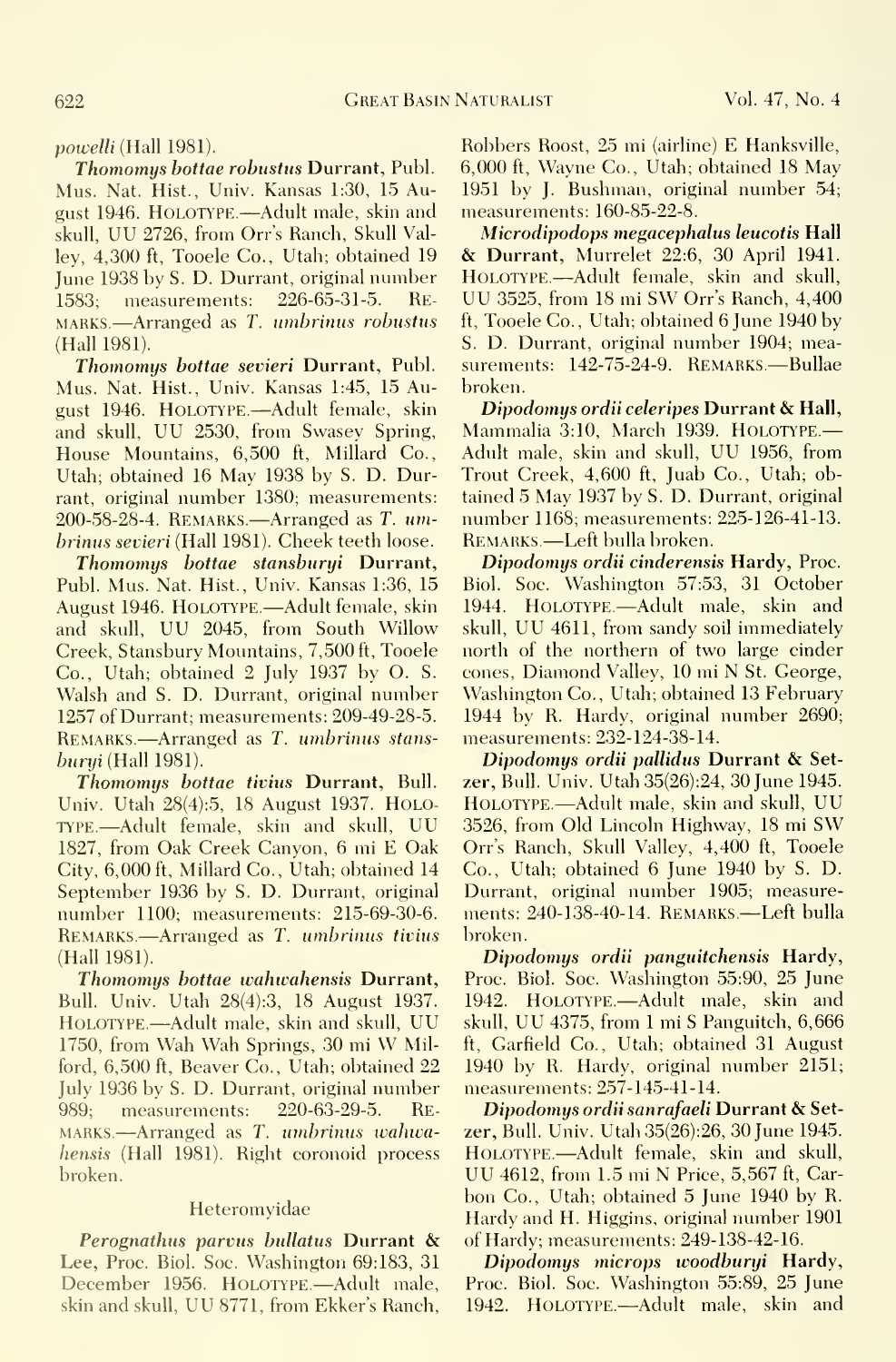skull, UU 4376, from Clistoyucca area on Beaverdam Slope west of Beaverdam Mountains, ca 3,500 ft, Washington Co., Utah; obtained 19 October 1940 by R. Hardy, original number 2169; measurements: 302-177-43-14. REMARKS.—Considered a synonym of D. m. celsiis (Stock, J. Mammal. 51:431, 20 May 1970).

## Castoridae

Castor canadensis duchesnei Durrant & Crane, Univ. Kansas Publ., Mus. Nat. Hist. 1:413, <sup>24</sup> December 1948. Holotype.— Young adult male, skin and skull, UU 4625, from Duchesne River, <sup>10</sup> mi NW Duchesne, 5,600 ft, Duchesne Co., Utah; obtained 23 September 1946 by D. Thomas, original number 160 of K. R. Kelson; measurements: 1176- 458-165-33, 26 lbs.

Castor canadensis pallidus Durrant & Crane, Univ. Kansas Publ., Mus. Nat. Hist. 1:409, 24 December 1948. HOLOTYPE.-Adult female, skin and skull, UU 719, from Lynn Canyon, 7,500 ft. Box Elder Co., Utah; obtained 7 September 1932 by W. W. Newby and A. M. Woodbury, original number 762a; measurements: 1040-380-157-35.

Castor canadensis rostralis Durrant & Crane, Univ. Kansas Publ., Mus. Nat. Hist. 1:411, 24 December 1948. HOLOTYPE.-Young adult male, skin and skull, UU 5199, from Red Butte Canyon, Fort Douglas, 5,000 ft, Salt Lake Co., Utah; obtained 13 October 1947 by H. S. Crane and C. M. Greenhalgh, original number 446 of Crane; measurements: 1330-470-170-34.

### Cricetidae

Peromyscus boylii utahensis Durrant, Proc. Biol. Soc. Washington 59:167, 23 December 1946. Holotype.—Adult female, skin and skull, UU 4400, from 1/2 mi above lower power station, Millcreek Canyon, 5,800 ft, Salt Lake Co., Utah, obtained 15 November 1941 by H. W. Setzer, original number 297; measurements: 188-102-20-16. Remarks.— Type locality given in original description in correctly reads "5 miles above ..." (Durrant 1952).

Neotoma lepida sanrafaeli Kelson, J.

Washington Acad. Sci. 39:418, 15 December 1949. Holotype.—Adult male, skin and skull, UU 6428, from Rock Canyon Corral, <sup>5</sup> mi SE Valley City, 4,500 ft. Grand Co., Utah; obtained 20 June 1948 by K. R. Kelson, origi nal number 522; measurements: 312-128-34- 30. Remarks.—Hall (1981) incorrectly gives <sup>9</sup> January 1950 as the date of publication.

Neotoma cinerea macrodon Kelson, J. Washington Acad. Sci. 39:417, 15 December 1949. Holotype.—Adult male, skin and skull, UU 4725, from E side confluence Green and White rivers, <sup>1</sup> mi SE Ouray, 4,700 ft, Uintah Co. , Utah; obtained 21 August 1946 by K. R. Kelson, original number 120; measurements: 372-158-38-36.

Microtus longicaudus incanus Lee & Durrant, Proc. Biol. Soc. Washington 73:168, 30 December 1960. Holotype.—Adult male, skin and skull, UU 14286, from 1/4 mi SE Burned Ridge, Mount Ellen, Henry Mountains, 10,300 ft, Garfield Co., Utah; obtained 10 September 1957 by M. R. Lee, original number 1512; measurements: 178-55-22-14.

Microtus richardsoni myodontus Ras mussen & Chamberlain, J. Mammal. 40:54, <sup>20</sup> February 1959. Holotype.—Adult male, skin and skull, UU 13084, from top of ridge, head of Boulger Canyon, <sup>2</sup> mi NE Huntington Reservoir, Wasatch Plateau, 10,000 ft, San pete Co., Utah; obtained 6 July 1956 by D. I. Rassmussen, original number 143; measurements: 231-74-25-17.

Lagurus curtatus orbitus Dearden & Lee, J. Mammal. 36:271, 26 May 1955. Holo-TYPE.-Adult female, skin and skull, UU 9077, from Steep Creek, <sup>15</sup> mi N Boulder, 8,500 ft, Garfield Co., Utah; obtained 8 July 1953 by M. R. Lee, original number 291; measurements: 133-17-16-12.

### Zapodidae

Zapus princeps chrysogenys Lee & Durrant, Proc. Biol. Soc. Washington 73:171, 30 December 1960. HOLOTYPE.—Adult male, skin and skull, UU 13834, from 2.5 mi NE La Sal Peak, La Sal Mountains, 8,500 ft, Grand Co., Utah; obtained 17 July 1956 by M. R. Lee, original number 1436; measurements: 232-139-31-14.